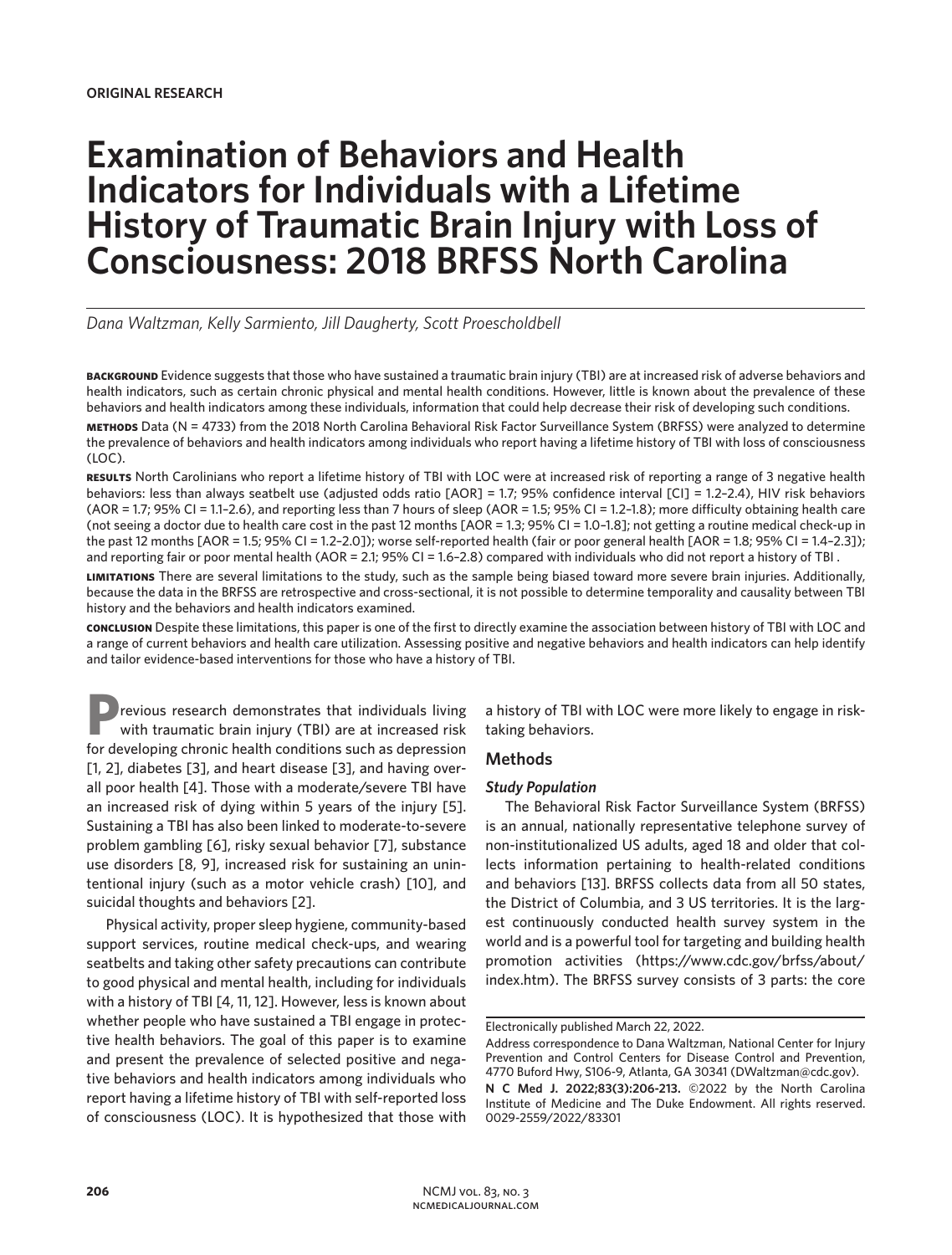component, optional modules, and state-added questions (https://www.cdc.gov/brfss/questionnaires/index.htm). The BRFSS employs a complex sampling design [14]; it uses a disproportionate stratified sample design for respondents who complete the survey by landline and a random sample design for those who complete the survey by cell phone. The BRFSS also uses iterative proportional fitting to weight the data. BRFSS data are deidentified and considered exempt from human subjects review by CDC's Institutional Review Board. Analyses for this study only used data from North Carolina BRFSS respondents as North Carolina is one of the few states that incorporated a module that asked TBIrelated questions. Data from the other states that included a TBI module in 2018 could not be combined due to differences in the TBI-related questions. In 2018, 4733 adults in North Carolina completed the core sections of the BRFSS using a landline or cell phone (response rate of 43.5%).

# *Traumatic Brain Injury Module*

Similar to the Ohio BRFSS TBI state module [15], the North Carolina BRFSS TBI module is a modified version of the Ohio BRFSS TBI module and focused on questions on lifetime history of TBI with LOC only. TBI is a heterogeneous disorder with various symptoms. LOC is one such symptom with a prevalence between 5.7% and 12% [2, 16, 17]. LOC is more accurately self-reported with certainty than other symptoms and may signify a disruption of brain function [18]. After completing the core sections of the BRFSS, the TBI module was administered. For the TBI module, all respondents received the following prompt:

For these next questions, please think about injuries you have had during your entire lifetime, especially those that affected your head or neck. It might help to remember times you went to the hospital or emergency room. Think about injuries you may have received from a car or motorcycle wreck, bicycle crash, being hit by something, falling down, being hit by someone, playing sports, or an injury during military service.

This prompt was followed by the questions: "Thinking about any injuries you have had in your lifetime, were you ever knocked out or did you lose consciousness?" and "How old were you the first time you were knocked out or lost consciousness?" Responses to the first question were dichotomized as yes/no. The number of years since a respondent's first TBI with LOC was calculated by subtracting age of first TBI from the age of the respondent at the time of the survey.

# *Behaviors and Health Indicators*

The slate of behaviors and health indicators examined in this paper were chosen due to previous research, which demonstrated that having a past history of TBI is associated with risk-taking [2, 6–10], poor overall health status [4], and difficulty obtaining adequate health care [19]. In order to examine the association of risk-taking behaviors and TBI, we selected seatbelt usage, HIV risk behaviors, and problem/pathological gambling. To examine difficulty obtaining health care, we selected the variables that assessed not seeing a doctor due to health care cost, recent routine checkup, and health care coverage. To examine the association between TBI history and overall health status, we selected self-rated general health and mental health and sleep. The behaviors, health indicators, and dichotomized responses are displayed in Table 1.

# *Statistical Analysis*

Descriptive statistics were calculated to describe the demographic characteristics (sex, age, race/ethnicity, veteran status, marital status, educational attainment, and employment status) of North Carolina adults (Table 2). These statistics were limited to those who answered "yes" or "no" to the lifetime TBI with LOC question (N = 3570). To account for the complex design of the BRFSS, frequencies and weighted percentages were estimated and compared across subgroups using  $\chi^2$  tests, along with corresponding 95% confidence intervals (CI). The bivariate statistics were also limited to those who answered "yes" or "no" to the lifetime TBI with LOC question and the respective health behavior or outcome. To determine the association between TBI with behaviors and health indicators (i.e., seatbelt use, HIV risk behaviors, gambling, health care coverage, not seeing a doctor due to health care cost, recent routine check-up, general health, mental health, and sleep), separate multivariable binomial logistic regression was used to create models for each independent variable (i.e., lifetime history of TBI with LOC, number of years since first TBI with LOC), using the "no outcome" or "worse outcome" conditions as the reference group and adjusting for the demographic characteristics that were significant in the  $\chi^2$  tests. Separate analyses were conducted for each of the behavior or health indicator variables. Additionally, if the primary outcome of interest (lifetime TBI with LOC) was not significant in the multivariable binomial logistic regression, then the secondary outcome of number of years since first TBI with LOC was not conducted. All analyses were performed in SAS 9.4 (SAS Institute, Cary, NC).

# **Results**

A quarter of the respondents (24.8%) in North Carolina in 2018 had a self-reported history of TBI with LOC (Table 2). Among these respondents, the median age in which it was first experienced was 16.1 years, with most respondents experiencing a mild TBI (85.2%). Among all respondents, approximately: 7.7% reported "less than always" using a seatbelt, 6.1% reported at least 1 risk behavior for HIV, 5.0% reported problem/pathological gambling, 14.6% reported not having current health care coverage, 16.3% reported not seeing a doctor due to health care cost in the past 12 months, 19.7% reported not getting a routine medical check-up in the past year, 20.6% reported fair or poor health, 12.6% reported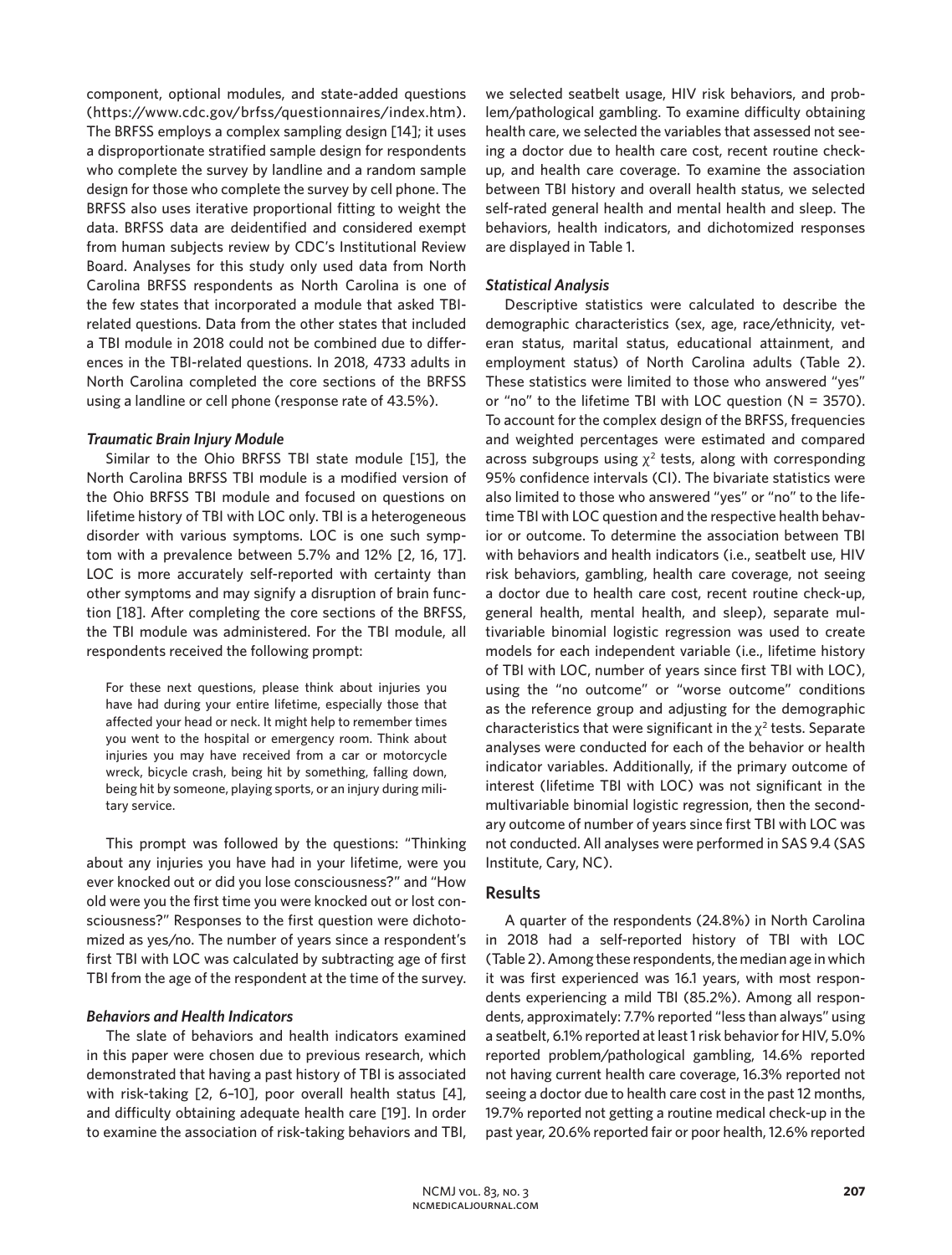#### **table 1.**

#### **Behaviors and Health Indicators from the North Carolina Behavioral Risk Factor Surveillance System, 2018**

| <b>Behavior or Health Indicator</b>                                     | <b>BRFSS Question</b>                                                                                                                                                                                                                                                                                                                                                                                                                                                                                                                                                                         | <b>Dichotomized Response</b>                                                                                                                                                                                                                                                                                                                               |  |  |  |  |
|-------------------------------------------------------------------------|-----------------------------------------------------------------------------------------------------------------------------------------------------------------------------------------------------------------------------------------------------------------------------------------------------------------------------------------------------------------------------------------------------------------------------------------------------------------------------------------------------------------------------------------------------------------------------------------------|------------------------------------------------------------------------------------------------------------------------------------------------------------------------------------------------------------------------------------------------------------------------------------------------------------------------------------------------------------|--|--|--|--|
| <b>Risk-Taking Behaviors</b>                                            |                                                                                                                                                                                                                                                                                                                                                                                                                                                                                                                                                                                               |                                                                                                                                                                                                                                                                                                                                                            |  |  |  |  |
| Seatbelt Use                                                            | "How often do you use seat belts when you drive or ride<br>in a car?"                                                                                                                                                                                                                                                                                                                                                                                                                                                                                                                         | Less Than Always versus Always                                                                                                                                                                                                                                                                                                                             |  |  |  |  |
| <b>HIV Risk Behaviors</b>                                               | Respondents were asked a list of questions: "I am going<br>to read you a list. When I am done, please tell me if any<br>of the situations apply to you. You do not need to tell me<br>which one. You have used intravenous drugs in the past<br>year. You have been treated for a sexually transmitted<br>or venereal disease in the past year. You have given or<br>received money or drugs in exchange for sex in the past<br>year. You had anal sex without a condom in the past<br>year. You had four or more sex partners in the past year.<br>Do any of these situations apply to you?" | This variable was dichotomized as yes if a respondent<br>answered yes to any of these 5 items on the list or no if<br>they did not answer yes to any of the 5 items on the list.                                                                                                                                                                           |  |  |  |  |
| Problem/Pathological<br>Gambling                                        | This was defined by combining 3 questions: 1) "Have<br>you ever tried to cut down or control your gambling?" 2)<br>"Have you ever lied to family members or friends about<br>how much you gamble or how much money you have<br>lost gambling?" And 3) "Have there been periods for<br>2 weeks or more when you spent a lot of time thinking<br>about gambling or planning future gambling?"                                                                                                                                                                                                   | Respondents were coded in the problem/pathological<br>gambling group if they answered yes to any of these 3<br>questions. Respondents who answered no to "In the past<br>12 months, have you gambled or played any games for<br>money?" and answered no to the above 3 questions were<br>coded as not being in the problem/pathological gambling<br>group. |  |  |  |  |
| <b>Difficulty Obtaining Health Care</b>                                 |                                                                                                                                                                                                                                                                                                                                                                                                                                                                                                                                                                                               |                                                                                                                                                                                                                                                                                                                                                            |  |  |  |  |
| Current health care<br>coverage                                         | "Do you have any kind of health care coverage, including<br>health insurance, prepaid plans such as HMOs,<br>government plans such as Medicare, or Indian Health<br>Service?"                                                                                                                                                                                                                                                                                                                                                                                                                 | Yes versus No                                                                                                                                                                                                                                                                                                                                              |  |  |  |  |
| Didn't see a doctor due<br>to health care cost in<br>the past 12 months | "Was there a time in the past 12 months when you<br>needed to see a doctor but could not because of cost?"                                                                                                                                                                                                                                                                                                                                                                                                                                                                                    | Yes versus No                                                                                                                                                                                                                                                                                                                                              |  |  |  |  |
| Recent routine medical<br>check-up                                      | "About how long has it been since you last visited a<br>doctor for a routine checkup?"                                                                                                                                                                                                                                                                                                                                                                                                                                                                                                        | This variable was dichotomized as yes if the respondent<br>answered they had a checkup in the past year (anytime<br>less than 12 months ago) and no if the respondent<br>answered they had a checkup a year or more ago or never                                                                                                                           |  |  |  |  |
| <b>Health Status</b>                                                    |                                                                                                                                                                                                                                                                                                                                                                                                                                                                                                                                                                                               |                                                                                                                                                                                                                                                                                                                                                            |  |  |  |  |
| <b>General Health</b>                                                   | 2 <sup>n</sup><br>"Would you say that in general your health is                                                                                                                                                                                                                                                                                                                                                                                                                                                                                                                               | Poor/Fair versus Good/Very Good/Excellent                                                                                                                                                                                                                                                                                                                  |  |  |  |  |
| <b>Mental Health</b>                                                    | "Now thinking about your mental health, which includes<br>stress, depression, and problems with emotions, for how<br>many days during the past 30 days was your mental<br>health not good?"                                                                                                                                                                                                                                                                                                                                                                                                   | This variable was dichotomized as not good ( $\geq$ 14 days<br>of metal health not good) and good (< 14 days of mental<br>health not good).                                                                                                                                                                                                                |  |  |  |  |
| Sleep                                                                   | "On average, how many hours of sleep do you get in a<br>24-hour period?"                                                                                                                                                                                                                                                                                                                                                                                                                                                                                                                      | $<$ 7 hours versus $\geq$ 7 hours                                                                                                                                                                                                                                                                                                                          |  |  |  |  |

not having good mental health, and 34.5% reported sleeping less than 7 hours a night on average.

## *Risk-Taking Health Behaviors*

After adjustment for demographic factors that were significantly associated with each behavior or health indicator (Supplementary Table 1), lifetime history of TBI with LOC was associated with increased odds of reporting less-thanalways seatbelt use (adjusted odds ratio [AOR] = 1.7; 95% confidence interval [CI] = 1.2–2.4) and HIV risk behaviors (AOR = 1.7; 95% CI = 1.1–2.6), (Table 3). The bivariate association between lifetime history of TBI with LOC and problem/pathological gambling was not significant; thus, no multivariable modeling was conducted for this variable.

After adjustment for significant demographic factors (Supplementary Table 1), number of years since first TBI with LOC was not associated with reported seatbelt use or HIV risk behaviors in the bivariate analyses (Table 3). Additionally, since there was no association between the

## **supplemental table 1**

**Select Health Behaviors by Demographic Characteristics and Lifetime History of Traumatic Brain Injury with Loss of Consciousness, North Carolina Behavioral Risk Factor Surveillance System, 2018**

This appendix is available in its entirety in the online edition of the NCMJ.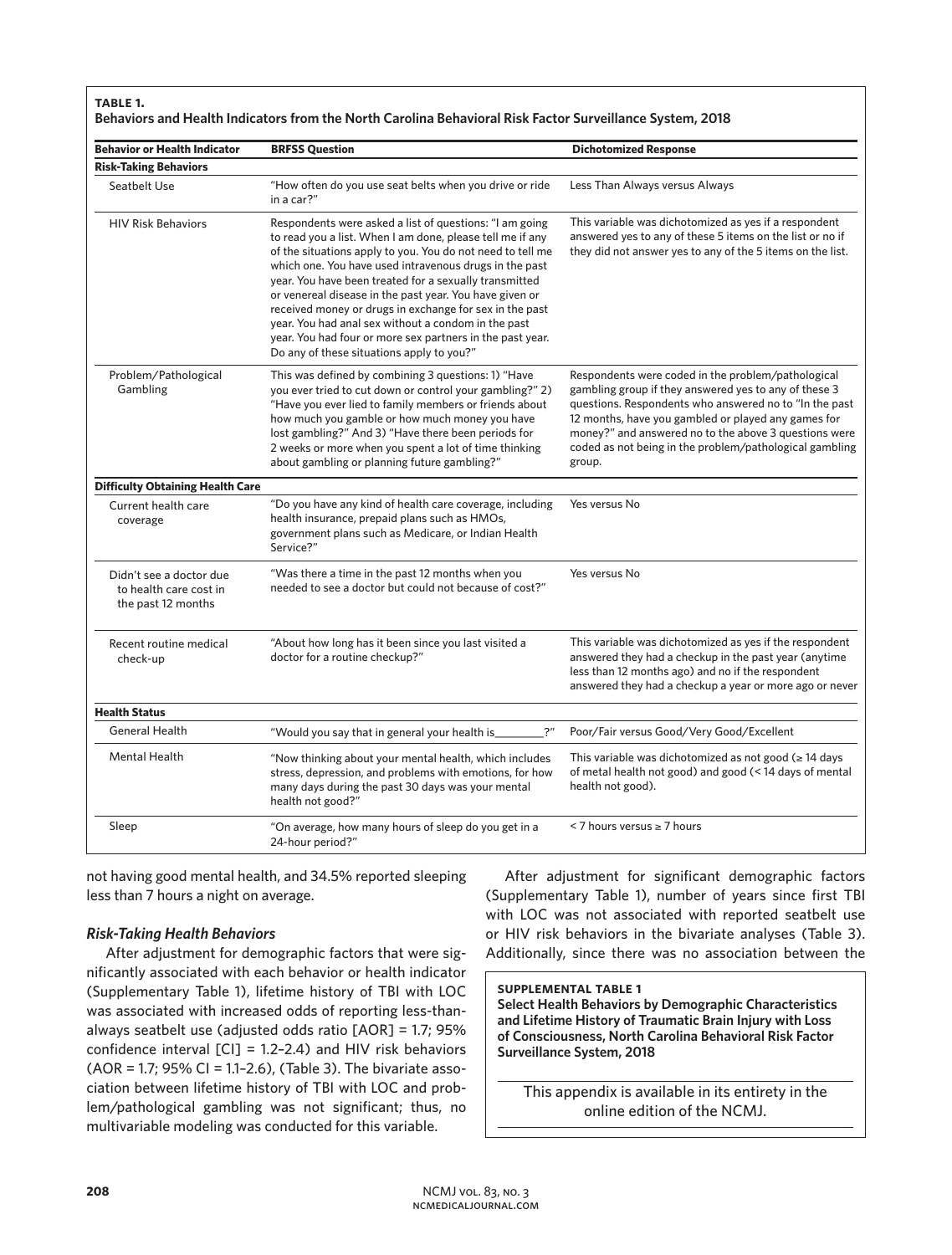primary outcome variable (lifetime history of TBI with LOC) and problem/pathological gambling, the multivariable analysis for number of years since first TBI with LOC and problem/pathological gambling was not conducted.

#### *Difficulty Obtaining Health Care*

**table 2.**

After adjustment for significant demographic factors (Supplementary Table 1), lifetime history of TBI with LOC was associated with increased odds of reporting not seeing a doctor due to health care cost in the past 12 months  $(AOR = 1.3; 95\% CI = 1.0-1.8)$  and not getting a routine medical check-up in the past 12 months (AOR = 1.5; 95% CI = 1.2-2.0) (Table 3). The bivariate association between lifetime history of TBI with LOC and health care coverage was not significant; thus, no multivariate modeling was conducted.

After adjustment for significant demographic factors (Supplementary Table 1), number of years since first TBI with LOC was not associated with not seeing a doctor due to health care cost in the past 12 months or getting a routine checkup in the past 12 months (Table 3).

**Characteristics of Adult Respondents in North Carolina Behavioral Risk Factor Surveillance System, 2018a**

|                                 |       | Weighted<br>Percentage |               |                                    |       | Weighted<br>Percentage<br>or Mean | 95% CI        |
|---------------------------------|-------|------------------------|---------------|------------------------------------|-------|-----------------------------------|---------------|
| Characteristic                  | N     | or Mean                | 95% CI        | Characteristic                     | N     |                                   |               |
| Sex                             |       |                        |               | Number of years since first        |       |                                   |               |
| Males                           | 1,609 | 46.3                   | 44.3-48.4     | traumatic brain injury with        |       |                                   |               |
| Females                         | 1.960 | 53.7                   | 51.6-55.7     | loss of consciousness <sup>e</sup> |       |                                   |               |
| Age                             |       |                        |               | $\leq 20$                          | 327   | 43.7                              | 39.4-47.9     |
| Median                          | 3,519 | 49.6                   | 48.5-50.7     | $21 - 40$                          | 266   | 31.6                              | 27.6-35.6     |
| Race/ethnicity                  |       |                        |               | >40                                | 247   | 24.7                              | $21.2 - 28.2$ |
| Non-Hispanic White              | 2.401 | 67.2                   | 65.3-69.2     | TBI severity <sup>d</sup>          |       |                                   |               |
| Non-Hispanic Black              | 695   | 21.4                   | 19.7-23.2     | Mild (LOC < 30 minutes)            | 698   | 85.2                              | 82.3-88.0     |
| Non-Hispanic Other <sup>b</sup> | 154   | 4.1                    | $3.2 - 5.0$   | Moderate (LOC 30                   |       |                                   |               |
| Hispanic                        | 269   | 7.3                    | $6.2 - 8.3$   | minutes - 24 hours)                | 73    | 8.8                               | $6.5 - 11.1$  |
| Veteran status                  |       |                        |               | Severe (LOC > 24 hours)            | 65    | 6.1                               | $4.2 - 7.9$   |
| Yes                             | 486   | 11.2                   | $10.0 - 12.5$ | Seatbelt use                       |       |                                   |               |
| No                              | 3,083 | 88.8                   | 87.5-90.0     | Less than always                   | 250   | 7.7                               | $6.5 - 8.9$   |
| <b>Marital status</b>           |       |                        |               | Always                             | 3,309 | 92.3                              | 91.1-93.5     |
| Married                         | 1,715 | 52.2                   | 50.1-54.3     | <b>HIV risk behaviors</b>          |       |                                   |               |
| Divorced/Widowed/               |       |                        |               | Yes                                | 173   | 6.1                               | $5.1 - 7.2$   |
| Separated                       | 1,067 | 22.2                   | 20.6-23.8     | No                                 | 3,390 | 93.9                              | 92.8-94.9     |
| Never married                   | 659   | 21.9                   | 20.2-23.7     | Problem/Pathological gambling      |       |                                   |               |
| A member of an                  |       |                        |               | Yes                                | 165   | 5.0                               | $4.0 - 5.9$   |
| unmarried couple                | 116   | 3.7                    | $2.8 - 4.5$   | No                                 | 3,207 | 95.0                              | 94.1-96.0     |
| <b>Educational attainment</b>   |       |                        |               | Current health care coverage       |       |                                   |               |
| Less than high school           | 412   | 14.5                   | 12.9-16.1     | Yes                                | 3,089 | 85.4                              | 83.9-87.0     |
| Completed high school           | 874   | 25.6                   | 23.7-27.4     | No                                 | 475   | 14.6                              | $13.0 - 16.1$ |
| Some college                    | 1.069 | 34.4                   | 32.4-36.5     | Didn't see a doctor due to health  |       |                                   |               |
| Bachelor's degree or            |       |                        |               | care cost in the past 12 months    |       |                                   |               |
| higher                          | 1,208 | 25.5                   | 23.9-27.1     | Yes                                | 524   | 16.3                              | 14.6-17.9     |
| <b>Employment status</b>        |       |                        |               | No                                 | 3,040 | 83.7                              | 82.1-85.4     |
| Currently employed <sup>c</sup> | 1,754 | 55.2                   | 53.2-57.2     | Recent routine medical check-up    |       |                                   |               |
| Out of work/unable              |       |                        |               | Yes                                | 2,900 | 80.3                              | 78.7-82.0     |
| to find work                    | 471   | 13.1                   | $11.7 - 14.6$ | <b>No</b>                          | 640   | 19.7                              | $18.0 - 21.3$ |
| Homemaker/student/              |       |                        |               | <b>General health</b>              |       |                                   |               |
| retired                         | 1,326 | 31.7                   | 29.8-33.5     | Excellent/Very good/Good           | 2,760 | 79.4                              | 77.7-81.0     |
| Lifetime traumatic brain        |       |                        |               | Fair/Poor                          | 798   | 20.6                              | $19.0 - 22.3$ |
| injury with loss of             |       |                        |               | <b>Mental health</b>               |       |                                   |               |
| consciousness                   |       |                        |               | Good (<14 days mental health       |       |                                   |               |
| Yes                             | 911   | 24.8                   | 23.0-26.6     | not good)                          | 3,078 | 87.4                              | 86.0-88.8     |
| No                              | 2.659 | 75.2                   | 73.4-77.0     | Not Good (≥ 14 days mental         |       |                                   |               |
| Age of onset of first tramatic  |       |                        |               | health not good)                   | 447   | 12.6                              | $11.2 - 14.0$ |
| brain injury with loss of       |       |                        |               | Sleep                              |       |                                   |               |
| consciousness <sup>d</sup>      |       |                        |               | < 7 hours                          | 1,167 | 34.5                              | 32.4-36.5     |
| Median                          | 854   | 16.1                   | $15.5 - 16.8$ | $\geq$ 7 hours                     | 2,336 | 65.5                              | $63.5 - 67.6$ |

a The sample only includes individuals who responded to the lifetime traumatic brain injury with loss of consciousness question (N = 3,570) b Includes those who answered that they were "non-Hispanic, Asian, AI/AN, or other"

c Includes those who are self-employed

d Total does not sum to 911 due to respondents who did not report the age of first traumatic brain injury or refused to answer

e Total does not sum to 911 due to respondents who did not report their age, age of first traumatic brain injury, or refused to answer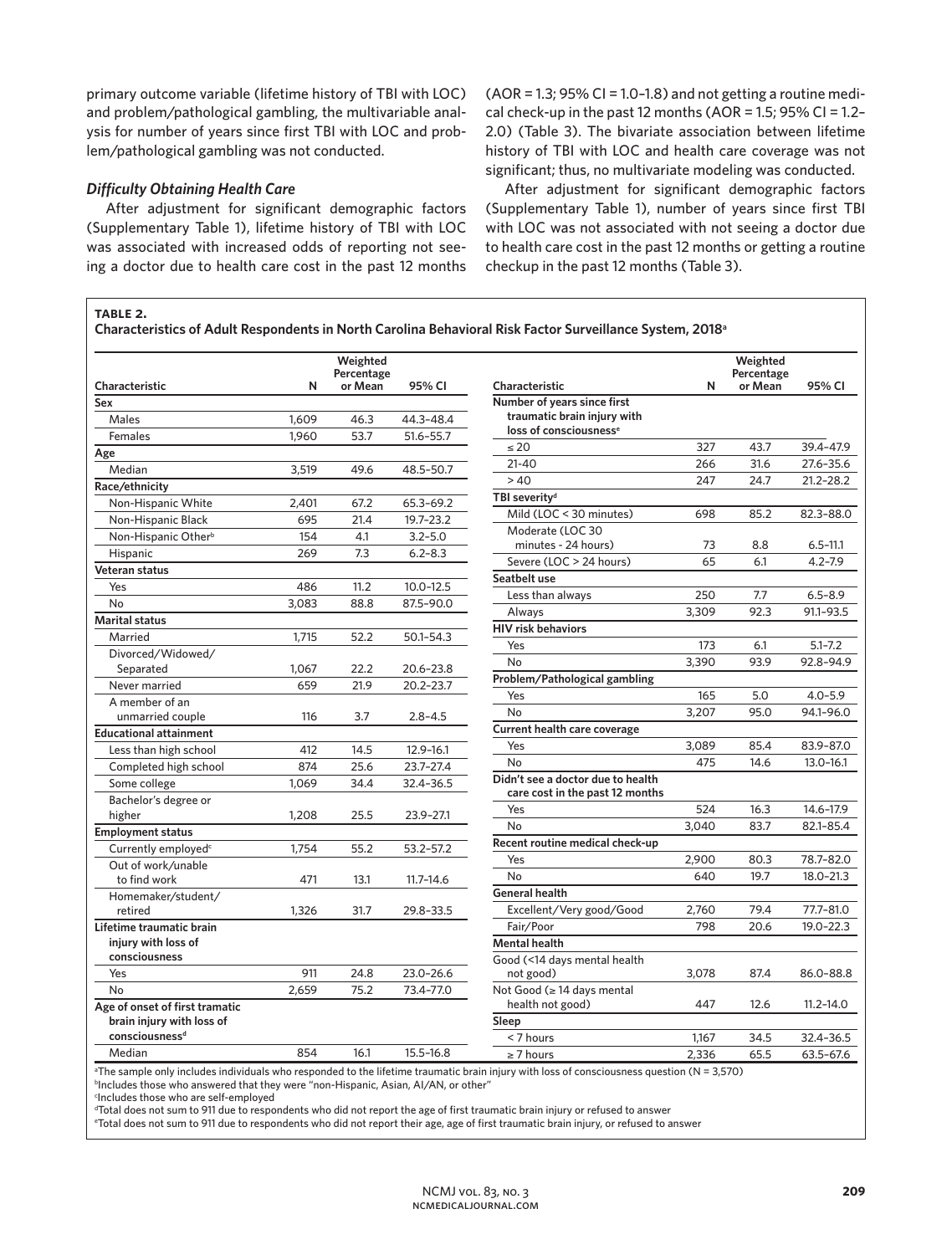## *Health Status*

After adjustment for significant demographic factors (Supplementary Table 1), lifetime history of TBI with LOC was associated with increased odds of reporting fair or poor general health (AOR = 1.8; 95% CI = 1.4-2.3), reporting fair or poor mental health (AOR = 2.1; 95% CI = 1.6-2.8), and reporting < 7 hours of sleep (AOR = 1.5; 95% CI = 1.2–1.8) (Table 3).

The bivariate association between number of years since first TBI with LOC and general health or sleep was not significant; thus, no multivariable modeling was conducted. After adjustment for significant demographic factors (Supplementary Table 1), number of years since first TBI with LOC was not associated with mental health (Table 3).

# **Discussion**

Our study indicates that individuals in North Carolina who reported a lifetime history of TBI with LOC were at increased risk of reporting a range of adverse behaviors and health indicators (e.g., negative health behaviors, more difficulty obtaining health care, and worse self-reported health than individuals who do not report a history of TBI). For example,

#### **table 3.**

**Adjusted Odds Ratio and 95% Confidence Interval for the Relationship between Traumatic Brain Injury Exposure and Health Behaviors: North Carolina Behavioral Risk Factor Surveillance System, 2018**

|                                                                                                                                                                                                                                                                                                                                                                                                                                                                                                                                                                                                                                                                                                                                                                                                                                                                                                                                                      | Seatbelt Usea,b,c<br>Less Than Always versus Always |                                              |                                                                                                       | <b>HIV Risk Behaviorsb,c</b><br>Yes versus No |                          |                                  | Problem/Pathological Gambling                |                          |                              |  |
|------------------------------------------------------------------------------------------------------------------------------------------------------------------------------------------------------------------------------------------------------------------------------------------------------------------------------------------------------------------------------------------------------------------------------------------------------------------------------------------------------------------------------------------------------------------------------------------------------------------------------------------------------------------------------------------------------------------------------------------------------------------------------------------------------------------------------------------------------------------------------------------------------------------------------------------------------|-----------------------------------------------------|----------------------------------------------|-------------------------------------------------------------------------------------------------------|-----------------------------------------------|--------------------------|----------------------------------|----------------------------------------------|--------------------------|------------------------------|--|
|                                                                                                                                                                                                                                                                                                                                                                                                                                                                                                                                                                                                                                                                                                                                                                                                                                                                                                                                                      |                                                     |                                              |                                                                                                       |                                               |                          |                                  | Yes versus No                                |                          |                              |  |
| Characteristic                                                                                                                                                                                                                                                                                                                                                                                                                                                                                                                                                                                                                                                                                                                                                                                                                                                                                                                                       | OR or<br><b>Estimate</b>                            | 95% CI                                       | P-value                                                                                               | OR or<br><b>Estimate</b>                      | 95% CI                   | P-value                          | OR or<br><b>Estimate</b>                     | 95% CI                   | P-value                      |  |
| Lifetime traumatic brain injury with<br>loss of consciousness                                                                                                                                                                                                                                                                                                                                                                                                                                                                                                                                                                                                                                                                                                                                                                                                                                                                                        |                                                     |                                              |                                                                                                       |                                               |                          |                                  |                                              |                          |                              |  |
| Yes                                                                                                                                                                                                                                                                                                                                                                                                                                                                                                                                                                                                                                                                                                                                                                                                                                                                                                                                                  | 1.7                                                 | $1.2 - 2.4$                                  | < 0.01                                                                                                | 1.7                                           | $1.1 - 2.6$              | .01 <sup>i</sup>                 | $\sim$                                       | $\overline{\phantom{a}}$ | ÷.                           |  |
| No                                                                                                                                                                                                                                                                                                                                                                                                                                                                                                                                                                                                                                                                                                                                                                                                                                                                                                                                                   | <b>REF</b>                                          |                                              |                                                                                                       |                                               | <b>REF</b>               |                                  | $\overline{\phantom{a}}$                     | $\overline{a}$           | $\qquad \qquad \blacksquare$ |  |
| Number of years since first traumatic<br>brain injury with loss of consciousness <sup>g</sup>                                                                                                                                                                                                                                                                                                                                                                                                                                                                                                                                                                                                                                                                                                                                                                                                                                                        |                                                     |                                              |                                                                                                       |                                               |                          |                                  |                                              |                          |                              |  |
| Continuous                                                                                                                                                                                                                                                                                                                                                                                                                                                                                                                                                                                                                                                                                                                                                                                                                                                                                                                                           | $-2.0$                                              | $-4.9 - 0.9$                                 | .18                                                                                                   | 0.04                                          | $-2.6 - 2.7$             | .98                              | ŧ                                            | ŧ                        | $\ddagger$                   |  |
|                                                                                                                                                                                                                                                                                                                                                                                                                                                                                                                                                                                                                                                                                                                                                                                                                                                                                                                                                      | <b>Current Health Care</b><br>Coverage              |                                              | Didn't See a Doctor due to<br><b>Health Care Cost in the</b><br>Past 12 Months <sup>a,b,c,d,e,f</sup> |                                               |                          | Recent Routine Check-upa,b,c,e,f |                                              |                          |                              |  |
|                                                                                                                                                                                                                                                                                                                                                                                                                                                                                                                                                                                                                                                                                                                                                                                                                                                                                                                                                      |                                                     | No versus Yes                                |                                                                                                       | Yes versus No                                 |                          |                                  | No versus Yes                                |                          |                              |  |
| Characteristic                                                                                                                                                                                                                                                                                                                                                                                                                                                                                                                                                                                                                                                                                                                                                                                                                                                                                                                                       | OR or<br><b>Estimate</b>                            | 95% CI                                       | P-value                                                                                               | OR or<br><b>Estimate</b>                      | 95% CI                   | P-value                          | OR or<br><b>Estimate</b>                     | 95% CI                   | P-value                      |  |
| Lifetime traumatic brain injury with<br>loss of consciousness                                                                                                                                                                                                                                                                                                                                                                                                                                                                                                                                                                                                                                                                                                                                                                                                                                                                                        |                                                     |                                              |                                                                                                       |                                               |                          |                                  |                                              |                          |                              |  |
| Yes                                                                                                                                                                                                                                                                                                                                                                                                                                                                                                                                                                                                                                                                                                                                                                                                                                                                                                                                                  | $\blacksquare$                                      | $\overline{\phantom{a}}$                     | $\blacksquare$                                                                                        | 1.3                                           | $1.0 - 1.8$ <sup>h</sup> | .04 <sup>i</sup>                 | 1.5                                          | $1.2 - 2.0$              | < 0.01                       |  |
| No                                                                                                                                                                                                                                                                                                                                                                                                                                                                                                                                                                                                                                                                                                                                                                                                                                                                                                                                                   | $\overline{\phantom{a}}$                            | $\sim$                                       | $\overline{\phantom{a}}$                                                                              | <b>REF</b>                                    |                          |                                  | REF                                          |                          |                              |  |
| Number of years since first traumatic<br>brain injury with loss of consciousness <sup>g</sup>                                                                                                                                                                                                                                                                                                                                                                                                                                                                                                                                                                                                                                                                                                                                                                                                                                                        |                                                     |                                              |                                                                                                       |                                               |                          |                                  |                                              |                          |                              |  |
| Continuous                                                                                                                                                                                                                                                                                                                                                                                                                                                                                                                                                                                                                                                                                                                                                                                                                                                                                                                                           | ŧ                                                   | $\frac{1}{2}$                                | ŧ                                                                                                     | $-0.7$                                        | $-3.6 - 2.3$             | .66                              | 1.9                                          | $-0.3 - 4.2$             | .09                          |  |
|                                                                                                                                                                                                                                                                                                                                                                                                                                                                                                                                                                                                                                                                                                                                                                                                                                                                                                                                                      | General Healthb,c,f                                 |                                              |                                                                                                       | Mental Health <sup>a,b,c,f</sup>              |                          |                                  | Sleepb,d,f                                   |                          |                              |  |
|                                                                                                                                                                                                                                                                                                                                                                                                                                                                                                                                                                                                                                                                                                                                                                                                                                                                                                                                                      |                                                     | Fair/Poor versus<br>Excellent/Very Good/Good |                                                                                                       | Fair/Poor versus<br>Great/Good                |                          |                                  | < 7 hours Fair/Poor<br>versus $\geq$ 7 hours |                          |                              |  |
| Characteristic                                                                                                                                                                                                                                                                                                                                                                                                                                                                                                                                                                                                                                                                                                                                                                                                                                                                                                                                       | OR or<br><b>Estimate</b>                            | 95% CI                                       | P-value                                                                                               | OR or<br><b>Estimate</b>                      | 95% CI                   | P-value                          | OR or<br><b>Estimate</b>                     | 95% CI                   | P-value                      |  |
| Lifetime traumatic brain injury with<br>loss of consciousness                                                                                                                                                                                                                                                                                                                                                                                                                                                                                                                                                                                                                                                                                                                                                                                                                                                                                        |                                                     |                                              |                                                                                                       |                                               |                          |                                  |                                              |                          |                              |  |
| Yes                                                                                                                                                                                                                                                                                                                                                                                                                                                                                                                                                                                                                                                                                                                                                                                                                                                                                                                                                  | 1.8                                                 | $1.4 - 2.3$                                  | < 0.001                                                                                               | 2.1                                           | $1.6 - 2.8$              | < .0001                          | 1.5                                          | $1.2 - 1.8$              | < 0.001                      |  |
| No                                                                                                                                                                                                                                                                                                                                                                                                                                                                                                                                                                                                                                                                                                                                                                                                                                                                                                                                                   | <b>REF</b>                                          |                                              |                                                                                                       |                                               | <b>REF</b>               |                                  |                                              |                          | <b>REF</b>                   |  |
| Number of years since first traumatic<br>brain injury with loss of consciousness <sup>g</sup>                                                                                                                                                                                                                                                                                                                                                                                                                                                                                                                                                                                                                                                                                                                                                                                                                                                        |                                                     |                                              |                                                                                                       |                                               |                          |                                  |                                              |                          |                              |  |
| Continuous                                                                                                                                                                                                                                                                                                                                                                                                                                                                                                                                                                                                                                                                                                                                                                                                                                                                                                                                           | $\overline{\phantom{a}}$                            | $\omega$                                     | $\overline{\phantom{a}}$                                                                              | $-0.7$                                        | $-3.9 - 2.5$             | 0.74                             | $\blacksquare$                               | $\blacksquare$           | $\overline{a}$               |  |
| Abbreviations: OR = Odds Ratio, CI = Confidence Interval<br><sup>a</sup> Outcome adjusted for by sex<br><sup>b</sup> Outcome adjusted for by age<br><sup>c</sup> Outcome adjusted for by marital status<br><sup>d</sup> Outcome adjusted for by race/ethnicity<br><sup>e</sup> Outcome adjusted for by veteran status<br><sup>f</sup> Outcome adjusted for by education and employment<br><sup>g</sup> Analyses limited to those who replied yes to lifetime traumatic brain injury with loss of consciousness question<br>hBefore rounding, the confidence interval was 1.01 - 1.78, so it is included here and the OR is considered significantly different than 1.0<br>Results are $P < 0.05$<br>-Indicates no modeling was conducted due to lack of significance in the bivariate model<br>'Indicates no modeling was conducted due to lack of significance in the primary outcome of lifetime traumatic brain injury with loss of consciousness |                                                     |                                              |                                                                                                       |                                               |                          |                                  |                                              |                          |                              |  |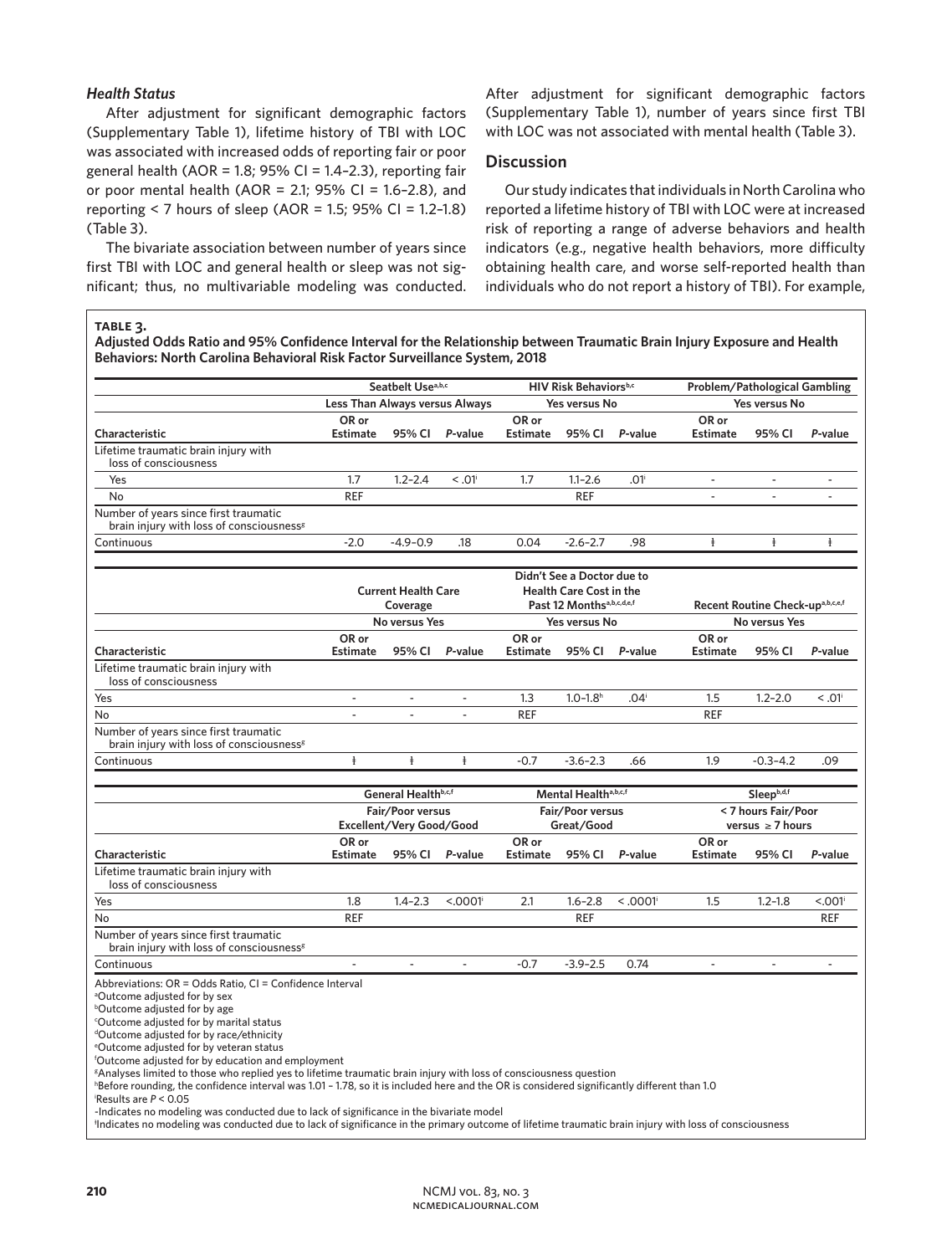findings suggest that individuals with a lifetime history of TBI with LOC had increased odds of reporting 3 risk behaviors: less than always using a seatbelt, HIV risk behaviors, and fewer than 7 hours of sleep, though the prevalence of less than always using a seatbelt and HIV risk behaviors is still very low among respondents in North Carolina. No previous studies have specifically examined the relationship between seatbelt usage after TBI or HIV risk behaviors and TBI; however, 1 study did find a high prevalence of previous head trauma (74%) among a sample of 173 individuals living with HIV [20]. Development of interventions that address impulsivity and risk-taking behaviors following a TBI, such as those that might put an individual at risk for HIV, is an area that deserves further study [21]. The relationship between sleep and TBI, on the other hand, is well-researched [22–27]. A 2012 meta-analysis reported that sleep disturbances are present in 50% of individuals who have sustained a TBI and that these individuals were 2–4 times more likely to experience problems with sleep maintenance, early awakenings, and excessive sleepiness (e.g., falling asleep during the day or sleeping longer at night) than people who did not have a history of TBI [23]. This relationship between TBI and poor sleep outcomes is particularly striking given the critical role that good sleep plays in recovery from TBI [28]. Future research may examine the extent to which people living with TBI are provided with guidance from health care providers on sleep hygiene following a TBI, as well as whether they receive referrals to specialists when symptoms persistent.

Lifetime history of TBI with LOC was also associated with increased odds of reporting not seeing a doctor due to health care cost in the past 12 months and not getting a routine medical check-up in the past 12 months. Previous research has shown that failure to obtain care after a suspected concussion can have lasting health implications, prolong recovery, and increase the possibility that a person will sustain a second concussion before symptoms resolve from the first one [29–31]. However, our study did not allow us to determine the relationship between the timing of the TBI and health care usage soon after the injury. Generally, preventive care services (such as routine health screenings and immunizations) help to reduce death and disability [32]. Consequently, lack of access to health care and other inequalities (e.g., lower hospital admission rates based on a patient's insurance status, race, and sex) may partially explain poor patient outcomes [19]. Future longitudinal studies may explore these factors as mediators to better understand the impacts in order to reduce some of the harmful long-term effects of sustaining a TBI. Moreover, evaluation of interventions to overcome these barriers may be beneficial.

Finally, our study also demonstrated that lifetime history of TBI with LOC was associated with increased odds of reporting fair or poor general health and reporting fair or poor mental health. In a sample of 1129 male service members with a history of blast-related mild TBI, Heltemes and colleagues reported that service members with mild TBI were 5 times more likely to report a major negative change in health compared to members with other mild injuries [33]. Additionally, there is a robust literature demonstrating the relationship between post-TBI mental illness and personality changes [34–37]. For example, secondary attention deficit hyperactivity disorder (S-ADHD), aggression, and personality changes was more common with increasing TBI severity [35, 38]. Future research may explore the effectiveness of rehabilitation services for veterans with TBI complicated by psychological sequelae [39]. Health care providers can consider screening for these adverse health outcomes in individuals with TBI and provide referrals for evidence-based services as needed.

There are several limitations to this study. First, the TBI questions are biased toward more severe brain injuries due to the requirement about needing to have experienced LOC as a result of the TBI. Second, because the data in the BRFSS are retrospective and cross-sectional, it is not possible to determine temporality and causality between TBI history and the onset of the reported health behaviors, health care usage, or self-reported health status. There may also have been recall bias for respondents to not accurately remember details of an event (especially for recall of lifetime history of TBI). However, each of the behaviors and health indicators examined were current or within the past 12 months, so it is likely that in most cases the TBI preceded the behavior or health indicator. Third, these data were collected among respondents in North Carolina only and may not be generalizable to other US states. For example, our study found a prevalence of TBI with LOC of 24.8%, but other studies report a prevalence between 5.7% and 12% [2, 16, 17]. According to the US Department of Veterans Affairs, North Carolina ranks 8th among US states with the highest population of veterans [40], a population that is more likely to report a history of TBI with LOC, and this may contribute to the higher prevalence of TBI seen in this study. It is important to collect data on the TBI experience among residents of other states to see how it varies. Fourth, there was a high percentage of missing data for the lifetime TBI with LOC question (e.g., 22% of respondents did not answer the question, n = 1094). This was due to partial completion of the survey (i.e., respondents who ended the interview before the TBI optional module) or respondents who moved to North Carolina but kept their old cell phone number and thus were only asked questions from the core BRFSS. Further, respondents who did not answer this question compared to those who did were different on all demographic characteristics, as well as health care cost and general health. For example, respondents who answered the self-reported lifetime TBI with LOC question were more likely to be female, older, less likely to have a college education or higher, had not seen a doctor in the past 12 months due to health care cost, and had worse general health compared to respondents who had missing data. Fifth, the sleep variable was defined as a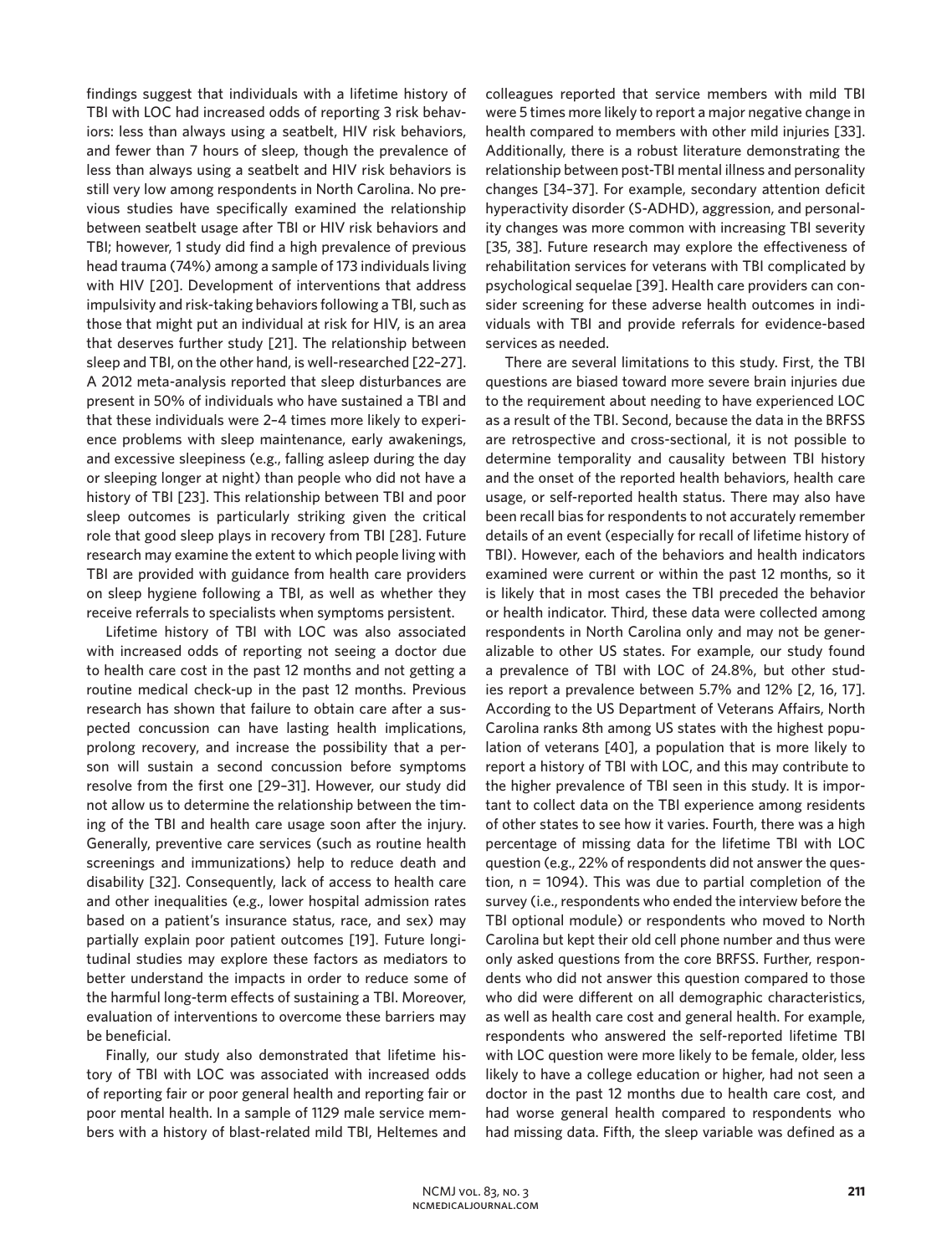binary variable (less than 7 hours of sleep and 7 hours or more of sleep). Hypersomnia and excessive sleep are often problematic in individuals who sustain a TBI [23]. However, only 3.2% of respondents in our data endorsed more than 9e hours of sleep, and due to a lack of stability of the data caused by a low N, an analysis with tertiary levels was not possible. Future studies may want to examine this relationship. Sixth, it may be the case that those at risk for TBI are more impulsive or risky in general and there may not be a direct relationship between TBI and adverse health outcomes. Seventh, this study did not analyze TBI severity or number of TBIs. Though descriptive statistics were presented for TBI severity, there was too small a sample size for further analysis. Future studies may want to examine these variables as well.

Despite these limitations, this paper is one of the first to directly examine the association between history of TBI with LOC and a range of current behaviors and health care utilization. Further, it adds to the established literature showing a strong correlation between history of TBI with LOC and self-reported poor physical and mental health. Additionally, these findings may help inform screening and referral strategies for health care providers for the care of patients with a history of TBI to promote a healthy lifestyle.

# **Conclusion**

Taken together, the results of this analysis demonstrate that individuals who have sustained a TBI with LOC in their lifetime had increased odds of reporting certain negative health behaviors, less health care usage, and poor physical and mental self-rated health than individuals who have not sustained a TBI with LOC. Targeted TBI prevention efforts of modifiable risk and protective behaviors (such as seatbelt use), as well as the adaptation of evidence-based programs, are needed in order to reduce adverse health outcomes in patients with TBI. Additionally, health care providers can consider screening patients with a lifetime history of TBI with LOC for mental health and sleep problems and provide referrals for evidence-based services as needed.

**Dana Waltzman, PhD** behavioral scientist, Centers for Disease Control and Prevention, National Center for Injury Prevention and Control, Atlanta, Georgia.

**Kelly Sarmiento, MPH** health communication specialist, Centers for Disease Control and Prevention, National Center for Injury Prevention and Control, Atlanta, Georgia.

**Jill Daugherty, MPH, PhD** epidemiologist, Centers for Disease Control and Prevention, National Center for Injury Prevention and Control, Atlanta, Georgia.

**Scott Proescholdbell, MPH** epidemiologist, North Carolina Department of Health and Human Services, Division of Public Health, Raleigh, North Carolina.

#### **Acknowledgments**

The findings and conclusions in this manuscript are those of the authors and do not necessarily represent the official position of the Centers for Disease Control and Prevention.

Disclosure of interests: All authors report no relevant disclosures.

#### **References**

- 1. Singh R, Mason S, Lecky F, Dawson J. Prevalence of depression after TBI in a prospective cohort: the SHEFBIT study. Brain Inj. 2018;32(1):84–90. doi: 10.1080/02699052.2017.1376756
- 2. Anstey KJ, Butterworth P, Jorm AF, Christensen H, Rodgers B, Windsor TD. A population survey found an association between self-reports of traumatic brain injury and increased psychiatric symptoms. J Clin Epidemiol. 2004;57(11):1202–9. doi :10.1016/j. jclinepi.2003.11.011
- 3. Selassie AW, Cao Y, Church EC, Saunders LL, Krause J. Accelerated death rate in population-based cohort of persons with traumatic brain injury. J Head Trauma Rehabil. 2014;29(3):E8–E19. doi: 10.1097/HTR.0b013e3182976ad3
- 4. Driver S, Juengst S, Reynolds M, et al. Healthy lifestyle after traumatic brain injury: a brief narrative. Brain Inj. 2019;33(10):1299– 1307. doi: 10.1080/02699052.2019.1641623
- 5. Corrigan JD, Cuthbert JP, Harrison-Felix C, et al. US population estimates of health and social outcomes 5 years after rehabilitation for traumatic brain injury. J Head Trauma Rehabil. 2014;29(6):E1–9. doi: 10.1097/htr.0000000000000020
- 6. Turner NE, McDonald AJ, Ialomiteanu AR, et al. Moderate to severe gambling problems and traumatic brain injury: A populationbased study. Psychiatry Res. 2019;272:692–697. doi: 10.1016/j. psychres.2018.12.170
- 7. Moreno JA, McKerral M. Relationships between risky sexual behaviour, dysexecutive problems, and mental health in the years following interdisciplinary TBI rehabilitation. Neuropsychol Rehabil. 2018;28(1):34–56. doi: 10.1080/09602011.2015.1136222
- 8. Kennedy E, Cohen M, Munafo M. Childhood traumatic brain injury and the associations with risk behavior in adolescence and young adulthood: a systematic review. J Head Trauma Rehabil. 2017;32(6):425–432. doi: 10.1097/htr.0000000000000289
- 9. Allen S, Stewart SH, Cusimano M, Asbridge M. Examining the relationship between traumatic brain injury and substance use outcomes in the Canadian population. Subst Use Misuse. 2016;51(12):1577– 1586. doi: 10.1080/10826084.2016.1188955
- 10. Kolakowsky-Hayner SA, Bellon K, Yang Y. Unintentional injuries after TBI: potential risk factors, impacts, and prevention. NeuroRehabilitation. 2016;39(3):363–370. doi: 10.3233/nre-161368
- 11. Brown AW, Moessner AM, Mandrekar J, Diehl NN, Leibson CL, Malec JF. A survey of very-long-term outcomes after traumatic brain injury among members of a population-based incident cohort. J Neurotrauma. 2011;28(2):167–176. doi: 10.1089/neu.2010.1400
- 12. National Highway Traffic Safety Administration. Lives Saved in 2017 by Restraint Use and Minimum-Drinking-Age Laws. Published March 2019. Accessed February 15, 2022. https://crashstats.nhtsa. dot.gov/Api/Public/ViewPublication/812683
- 13. North Carolina State Center for Health Statistics Department of Public Health. North Carolina 2018 Questionnaire: Behavioral Risk Factor Surveillance System. Published 2018. Accessed February 15, 2022. https://schs.dph.ncdhhs.gov/schs/brfss/pdf/BRFSSQ18.pdf
- 14. Centers for Disease Control and Prevention and US Department of Health and Human Services. The Behavioral Risk Factor Surveillance System: Comparability of Data BRFSS 2018. Revised August 2019. https://www.cdc.gov/brfss/annual\_data/2018/pdf/compare-2018-508.pdf
- 15. Bogner J, Corrigan JD, Yi H, et al. Lifetime history of traumatic brain injury and behavioral health problems in a population-based sample. J Head Trauma Rehabil. 2020;35(1):E43–E50. doi: 10.1097/ htr.0000000000000488
- 16. Frost RB, Farrer TJ, Primosch M, Hedges DW. Prevalence of traumatic brain injury in the general adult population: a meta-analysis. Neuroepidemiology. 2013;40(3):154–159. doi: 10.1159/000343275
- 17. Silver JM, Kramer R, Greenwald S, Weissman M. The association between head injuries and psychiatric disorders: findings from the New Haven NIMH Epidemiologic Catchment Area Study. Brain Inj. 2001;15(11):935–45. doi: 10.1080/02699050110065295
- 18. Ruff RM, Iverson GL, Barth JT, Bush SS, Broshek DK, NAN Policy and Planning Committee. Recommendations for diagnosing a mild traumatic brain injury: a National Academy of Neuropsychology education paper. Arch Clin Neuropsychol. 2009;24:3–10. doi: 10.1093/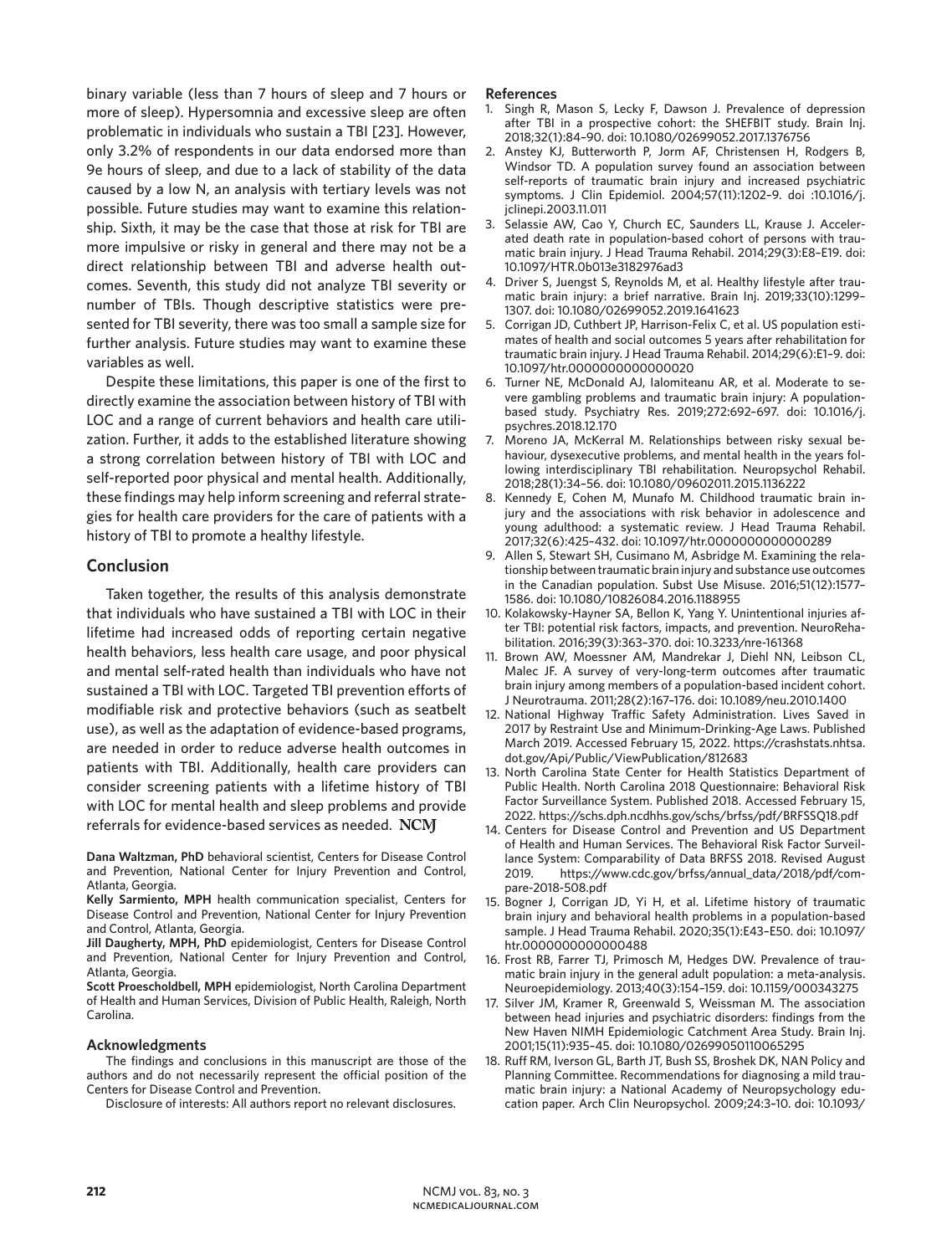arclin/acp006

- 19. Selassie AW, Pickelsimer EE, Frazier Jr L, Ferguson PL. The effect of insurance status, race, and gender on ED disposition of persons with traumatic brain injury. Am J Emerg Med. 2004;22(6):465–473. doi: 10.1016/j.ajem.2004.07.024
- 20.Jaffe MP, O'Neill J, Vandergoot D, Gordon WA, Small B. The unveiling of traumatic brain injury in an HIV/AIDS population. Brain injury. 2000;14(1):35–44. doi: 10.1080/026990500120916
- 21. James LM, Strom TQ, Leskela J. Risk-taking behaviors and impulsivity among veterans with and without PTSD and mild TBI. Mil Med. 2014;179(4):357–363. doi: 10.7205/milmed-d-13-00241
- 22. Viola-Saltzman M, Watson NF. Traumatic brain injury and sleep disorders. Neurol Clin. 2012;30(4):1299–1312. doi: 10.1016/j. ncl.2012.08.008
- 23. Mathias J, Alvaro P. Prevalence of sleep disturbances, disorders, and problems following traumatic brain injury: a meta-analysis. Sleep Med. 2012;13(7):898–905. doi: 10.1016/j.sleep.2012.04.006
- 24. Kempf J, Werth E, Kaiser PR, Bassetti CL, Baumann CR. Sleep–wake disturbances 3 years after traumatic brain injury. J Neurol Neurosurg Psychiatry. 2010;81(12):1402–1405. doi: 10.1136/jnnp.2009.201913
- 25. Ouellet M-C, Beaulieu-Bonneau S, Morin CM. Sleep-wake disturbances after traumatic brain injury. Lancet Neurol. 2015;14(7):746– 757. doi: 10.1016/S1474-4422(15)00068-X
- 26. Castriotta RJ, Murthy JN. Sleep disorders in patients with traumatic brain injury. CNS drugs. 2011;25(3):175–185. doi: 10.2165/11584870- 000000000-00000
- 27. Viola-Saltzman M, Musleh C. Traumatic brain injury-induced sleep disorders. Neuropsychiatr Dis Treat. 2016;12: 339–348. doi: 10.2147/ NDT.S69105
- 28. Theadom A, Cropley M, Parmar P, et al. Sleep difficulties one year following mild traumatic brain injury in a population-based study. Sleep Med. 2015;16(8):926–932. doi: 10.1016/j.sleep.2015.04.013
- 29. O'Connor K, Allred D, Cameron K, et al. History of diagnosed and undiagnosed concussions at baseline had differential impact on neurocognitive performance and symptom scores. J Neurol Sci. 2017;381:758. doi: 10.1016/j.jns.2017.08.2139
- 30. Meehan III WP, Zhang J, Mannix R, Whalen MJ. Increasing recovery time between injuries improves cognitive outcome after repetitive mild concussive brain injuries in mice. Neurosurgery.

2012;71(4):885–892. doi: 10.1227/NEU.0b013e318265a439

- 31. Byard RW, Vink R. The second impact syndrome. Forensic Sci Med Pathol. 2009;5(1):36–38. doi: 10.1007/s12024-008-9063-7
- 32. US Department of Health and Human Services. Clinical Preventive Services. USDHHS website. Accessed December 17, 2019. https:// www.healthypeople.gov/2020/leading-health-indicators/2020 lhi-topics/Clinical-Preventive-Services
- 33. Heltemes KJ, Holbrook TL, MacGregor AJ, Galarneau MR. Blastrelated mild traumatic brain injury is associated with a decline in self-rated health amongst US military personnel. Injury. 2012;43(12):1990–1995. doi: 10.1016/j.injury.2011.07.021
- 34. Ilie G, Mann RE, Boak A, et al. Suicidality, bullying and other conduct and mental health correlates of traumatic brain injury in adolescents. PloS one. 2014;9(4):e94936. doi: 10.1371/journal.pone.0094936
- 35. Schachar RJ, Park LS, Dennis M. Mental health implications of traumatic brain injury (TBI) in children and youth. J Can Acad Child Adolesc Psychiatry. 2015;24(2):100–108. PMID: 26379721
- 36. Andelic N, Sigurdardottir S, Schanke AK, Sandvik L, Sveen U, Roe C. Disability, physical health and mental health 1 year after traumatic brain injury. Disabil Rehabil. 2010;32(13):1122–1131. doi:10.3109/09638280903410722. 20113311
- 37. Seal KH, Bertenthal D, Kumar S. Association between mild traumatic brain injury and mental health problems and self-reported cognitive dysfunction in Iraq and Afghanistan Veterans. J Rehabil Res Dev. 2016;53(2):185–198. doi: 10.1682/JRRD.2014.12.0301
- 38. Max JE, Koele SL, Castillo CC, et al. Personality change disorder in children and adolescents following traumatic brain injury. J Int Neuropsychol Soc. Mar 2000;6(3):279–289. doi:10.1017/ s1355617700633039
- 39. Centers for Disease Control and Prevention, National Institute of Health, Department of Defense. Report to Congress on Traumatic Brain Injury in the United States: Understanding the Public Health Problem among Current and Former Military Personnel. Published June 2013. Accessed February 15, 2022. https://www.cdc.gov/traumaticbraininjury/pdf/Report\_to\_Congress\_on\_Traumatic\_Brain\_ Injury\_2013-a.pdf
- 40.US Department of Veterans Affairs. National Center for Veterans Analysis and Statistics. VA website. Accessed September 24, 2020. https://www.va.gov/vetdata/Veteran\_Population.asp